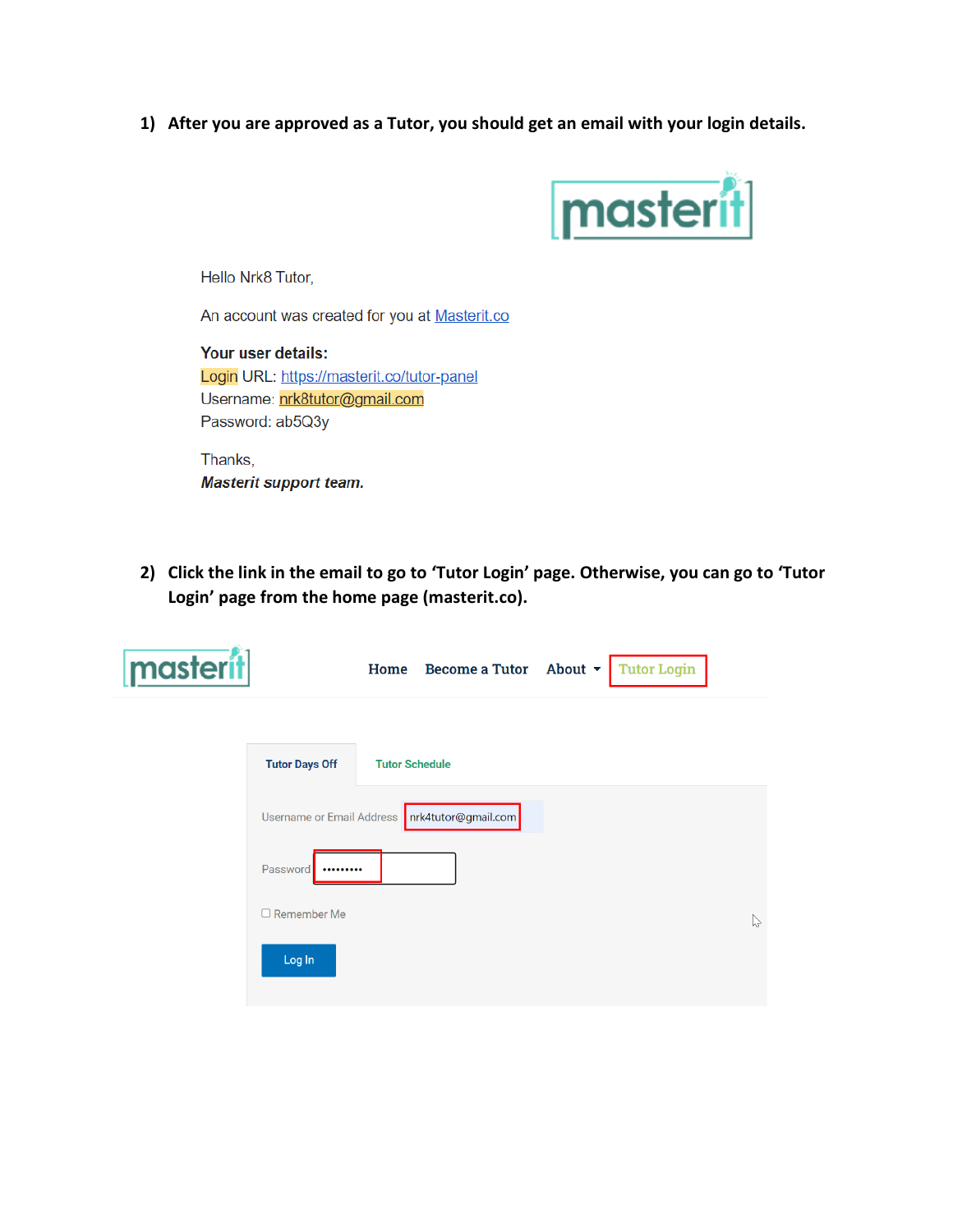**3) After login, click 'Tutor Days Off' and select what days you do not want to teach. The dates will turn yellow as shown below.**

|                 |                | <b>Tutor Days Off</b> |    |                |    | <b>Tutor Schedule</b> |            |                 |    |                     |      |    |                   |         |              |    |              |                 |    |                |    |         |
|-----------------|----------------|-----------------------|----|----------------|----|-----------------------|------------|-----------------|----|---------------------|------|----|-------------------|---------|--------------|----|--------------|-----------------|----|----------------|----|---------|
|                 |                |                       |    |                |    |                       |            |                 | ∢  |                     | 2022 |    | $\mathbf{\Sigma}$ | rz      |              |    |              |                 |    |                |    |         |
| <b>January</b>  |                |                       |    |                |    |                       |            | <b>February</b> |    |                     |      |    |                   |         | <b>March</b> |    |              |                 |    |                |    |         |
|                 |                | Mon Tue Wed Thu Fri   |    |                |    | Sat Sun               |            |                 |    | Mon Tue Wed Thu Fri |      |    |                   | Sat Sun |              |    |              | Mon Tue Wed Thu |    | Fri            |    | Sat Sun |
|                 |                |                       |    |                | 1  | $\overline{2}$        |            |                 | 1  | 2                   | 3    | 4  | 5                 | 6       |              |    | $\mathbf{1}$ | $\overline{2}$  | 3  | $\overline{4}$ | 5  | 6       |
| $\overline{3}$  | $\overline{4}$ | 5                     | 6  | $\overline{7}$ | 8  | 9                     |            | $\overline{7}$  | 8  | 9                   | 10   | 11 | 12                | 13      |              | 7  | 8            | 9               | 10 | 11             | 12 | 13      |
| 10 <sup>1</sup> | 11             | 12                    | 13 | 14             | 15 | 16                    |            | 14              | 15 | 16                  | 17   | 18 | 19                | 20      |              | 14 | 15           | 16              | 17 | 18             | 19 | 20      |
| 17              | 18             | 19                    | 20 | 21             | 22 | 23                    |            | 21              | 22 | 23                  | 24   | 25 | 26                | 27      |              | 21 | 22           | 23              | 24 | 25             | 26 | 27      |
| 24              | 25             | 26                    | 27 | 28             | 29 | 30                    |            | 28              |    |                     |      |    |                   |         |              | 28 | 29           | 30              | 31 |                |    |         |
| 31              |                |                       |    |                |    |                       |            |                 |    |                     |      |    |                   |         |              |    |              |                 |    |                |    |         |
| <b>April</b>    |                |                       |    |                |    | A A                   | <b>May</b> |                 |    |                     |      |    |                   | June    |              |    |              |                 |    |                |    |         |

**4) Then select 'Tutor Schedule' tab and select what hours you want to teach each day. Click the 'from' hours and the 'to' hours (as per the red arrows shown) and select the time. And click 'Save' button.**

| <b>Tutor Days Off</b> |            |        | <b>Tutor Schedule</b> |                       |              |           |      |
|-----------------------|------------|--------|-----------------------|-----------------------|--------------|-----------|------|
| Monday                | 11:00 AM   | $\div$ | to                    | 5:00 PM               | $\triangleq$ | add break |      |
| Tuesday               | 8:00 AM    | $\div$ | to                    | 10:00 AM $\div$       |              | add break |      |
| Wednesday             | 8:00 AM    | $\div$ | to                    | 12:00 PM $\triangleq$ |              | add break |      |
| Thursday              | 8:00 AM    | $\div$ | to                    | 12:00 PM $\triangleq$ |              | add break |      |
| Friday                | 8:00 AM    | $\div$ | to                    | 9:00 PM               | $\div$       | add break |      |
| Saturday              | 4:00 AM    | $\div$ | to                    | 6:00 PM               | $\div$       | add break |      |
| Sunday                | <b>OFF</b> | $\div$ |                       |                       |              |           |      |
|                       |            |        |                       |                       |              |           | Save |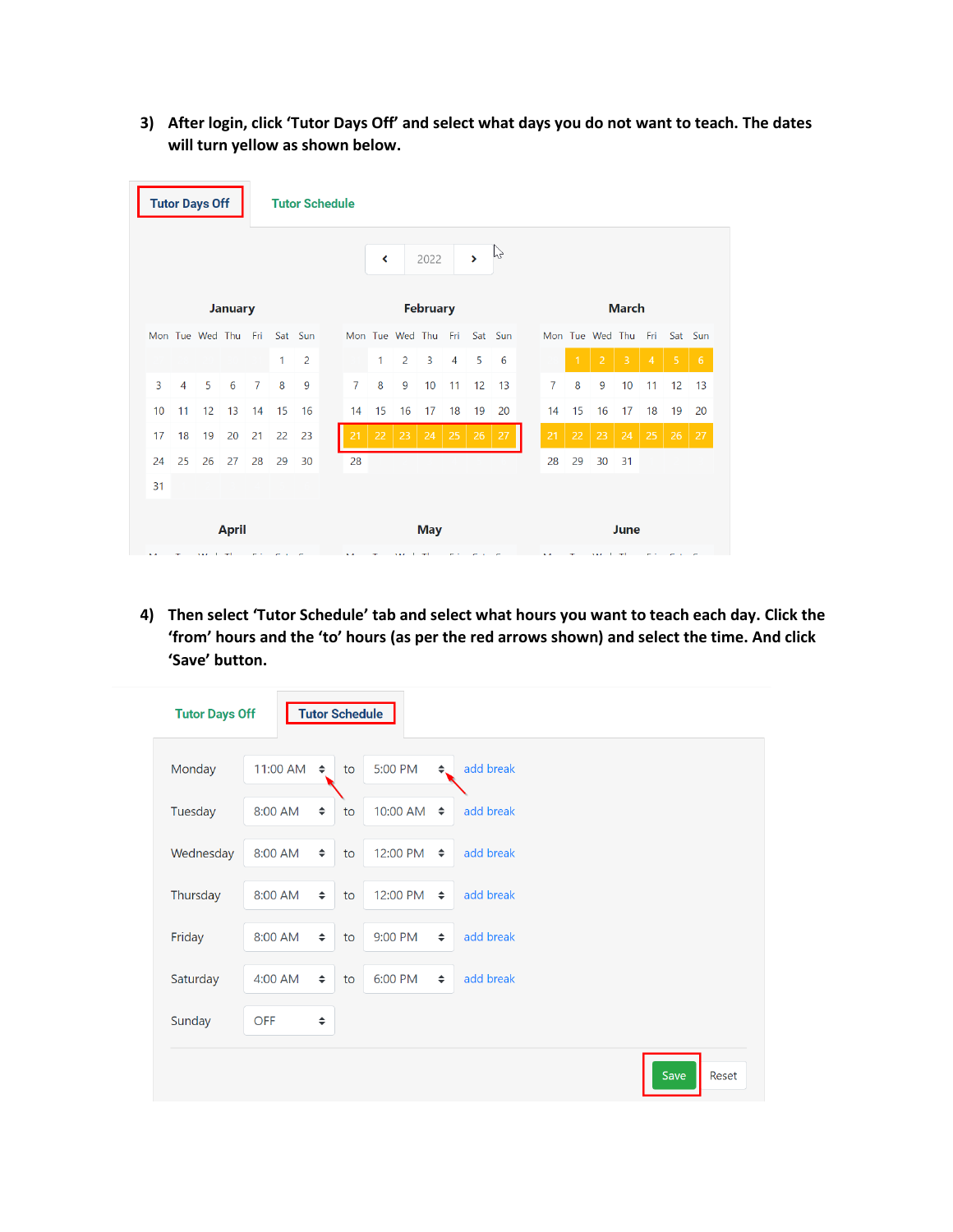- **5) Now you are all set as the Tutor. Once students select you as the tutor and schedules a class, you will get an email with the** 
	- **a) Student's name**
	- **b) Meeting date and time (as shown below)**



Hello nrk3 tutor.

You have a new Masterit.co pending booking request.

Service: 1-1 Virtual Meeting Date: February 24, 2022 Time: 9:00 AM Student name: Renu Bapatla Student note:

You can approve here.

**6) If you are OK with the date and time of the meeting, click 'Approve' button in the email. Then the student and you will get a confirmation email about the meeting (as shown below). You are all set for the tutoring class for that date and time.**



Hello nrk3 tutor.

You have an approved booking.

Student name: Renu Bapatla Service: 1-1 Virtual Meeting Date: February 24, 2022 **Time: 9:00 AM** 

Zoom URL: https://us05web.zoom.us/s/84231548088?zak=eyJ0eXAiOiJKV1QiLCJzdil6ljAwMDAwMSIsInptX3NrbSl6lnptX28ybSls ImFsZyl6lkhTMjU2In0.eyJhdWQiOiJjbGllbnRzbSIsInVpZCl6InNZR0lkTXlaVG9lMy1nSUMyNGRDT3ciLCJpc3MiOiJ3ZWliLCJzayl6lj AiLCJzdHkiOjEwMCwid2NkIjoidXMwNSIsImNsdCl6MCwibW51bSl6Ijg0MjMxNTQ4MDg4IiwiZXhwIjoxNjQ1NzA3 NTQ2LCJpYXQiOjE2NDU3MDAzNDYsImFpZCI6IjNtRjZ3Z3AyUUZtY1pnaDhXMGcydEEiLCJjaWQiOilifQ. 3c6EQ36Yxx8vPPXsVkwec6MRHn6sdkcpkZhloCJIDeA

Thanks, Masterit support team.